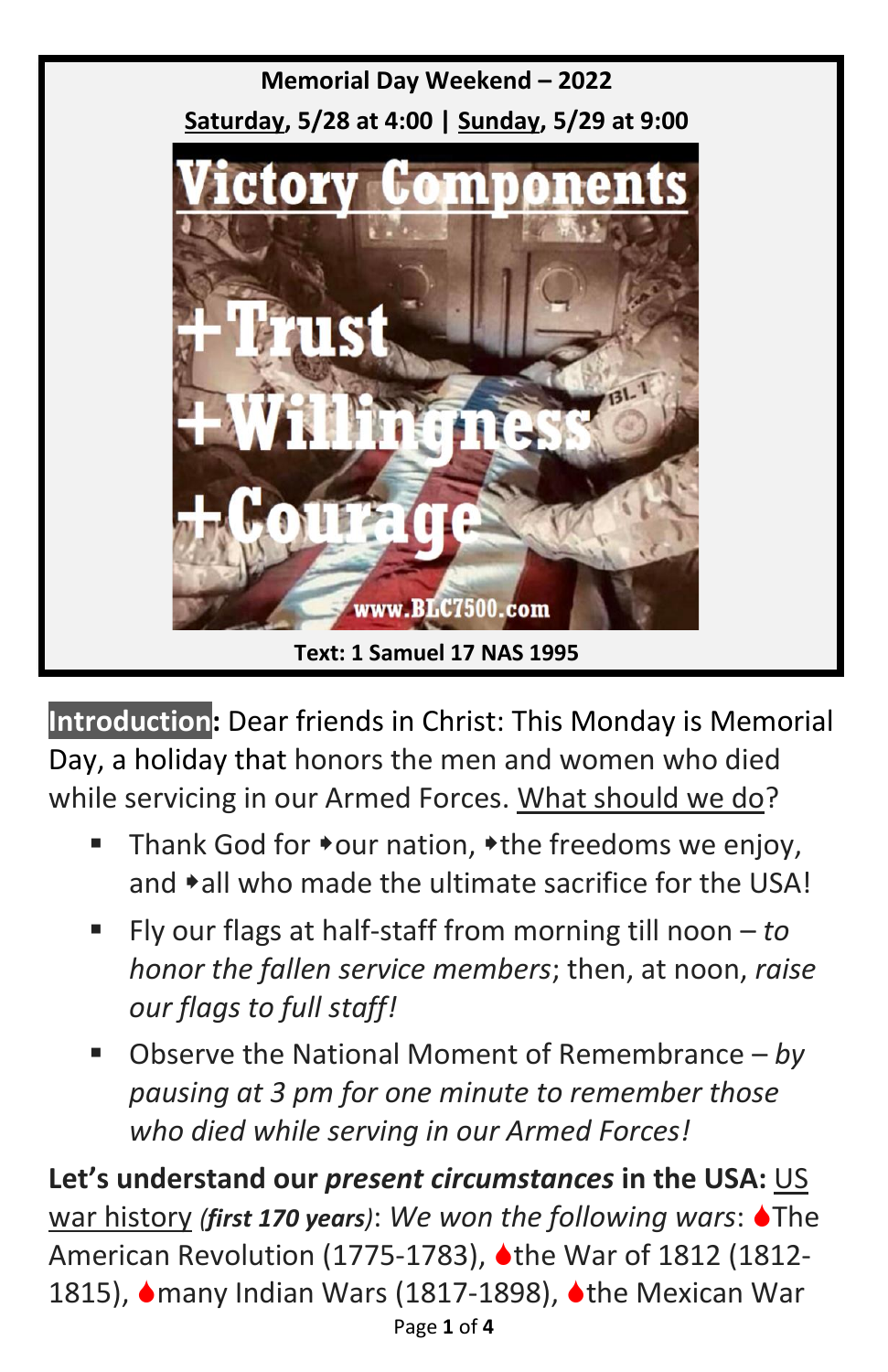(1846-1848), the Spanish-American War (1898-1902),  $\triangle$  WW I (1917-1918), and WW II (1941-1945)! **During that time in our nation's history:** *we were a much more God-fearing nation* and *vour laws were much more in line with the Bible.* 

What happened after WW II (*last 70 years*)? *We rejected God!*

- 1962 **Banned** prayer from schools
- 1963 **Banned** Bible from schools
- 1972 **Right** to birth control for the unmarried
- 1973 **Right** to abort babies
- 1977 **Right** to birth control for 16-year-olds
- 2002 **Right** to homosexual relations
- 2015 **Right** to same sex marriage

All seven of those decisions *directly oppose the Almighty God!* **Therefore:** We should not be surprised that since WW II, *except for Desert Storm (1990-1991)*, every war of US involvement has been either a stalemate or a loss $\odot$ !

**Today's Bible focus:** Let's briefly consider the fight between the Philistines and the Israelites, which focuses on two people: *David and Goliath!* As we skim over the fight, take note of David's trust—*in the LORD God Almighty*, David's willingness—*to fight Goliath*, and David's courage—*to face Goliath, a great warrior, in the strength of the LORD!*

1. **The Setting: <sup>1</sup> Now the Philistines gathered their armies for battle... 2 Saul and the men of Israel… drew up in battle array to encounter the Philistines. <sup>3</sup> The Philistines stood on the mountain on one side while Israel stood on the mountain on the other side, with the valley between them. <sup>4</sup> Then a champion came out from the armies of the Philistines named Goliath, from Gath, whose height**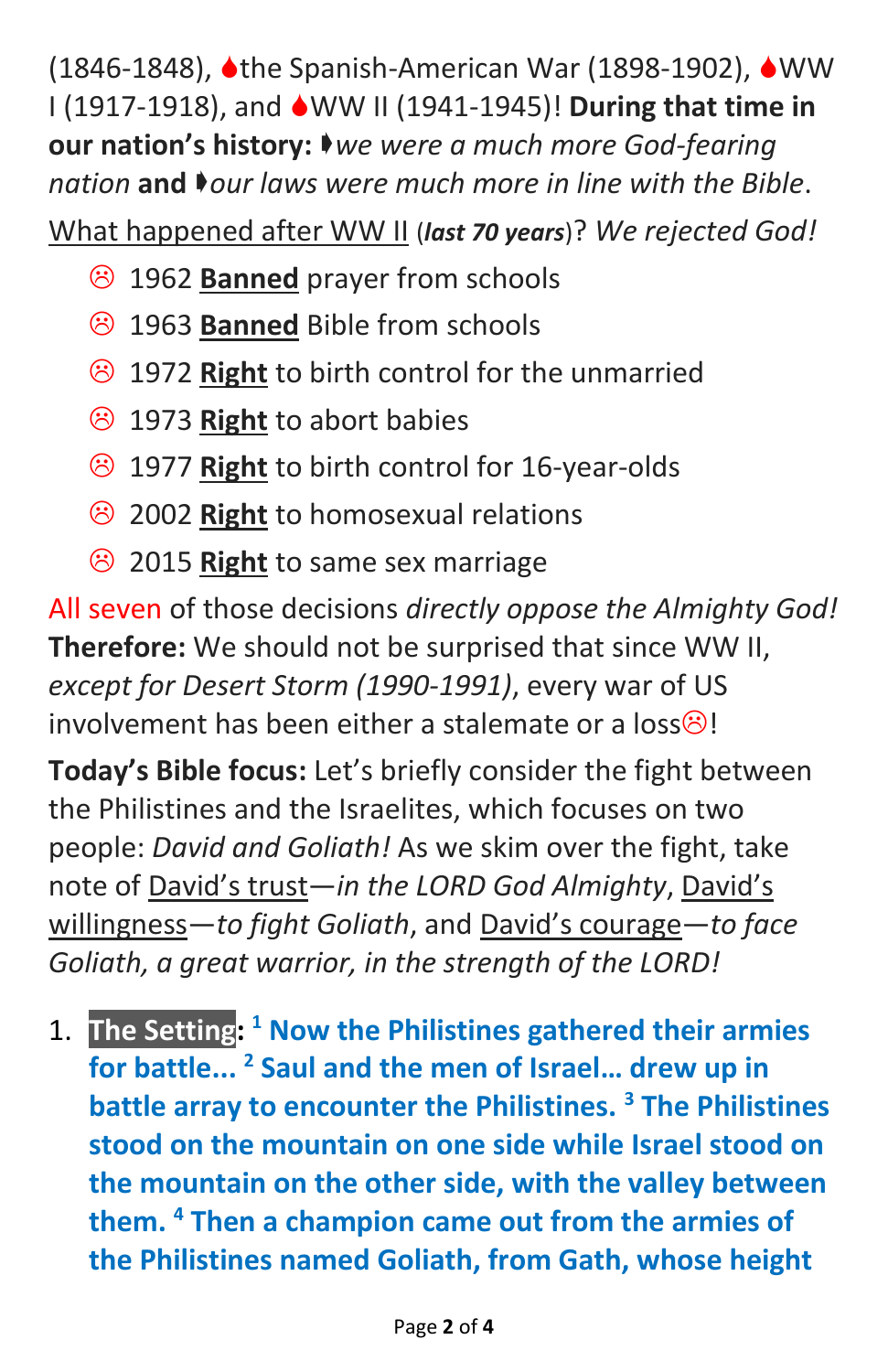**was six cubits and a span** *[at least 9'-6" tall]***. <sup>5</sup>** *He had* **a bronze helmet on his head, and he was clothed with scale-armor which weighed five thousand shekels of bronze** *[that is, 78 pounds]***.** // *A giant of a man!*

- 2. **The Challenge: 8 [Goliath] stood and shouted to the ranks of Israel and said to them… "Choose a man for yourselves and let him come down to me. <sup>9</sup> If he is able to fight with me and kill me, then we will become your servants; but if I prevail against him and kill him, then you shall become our servants and serve us."** // Good idea, *one on one!*
- 3. **The Fear: <sup>11</sup> When Saul and all Israel heard these words of the Philistine, they were dismayed and greatly afraid. … <sup>16</sup> The Philistine came forward morning and evening for forty days and took his stand. … <sup>24</sup> When all the men of Israel saw the man, they fled from him and were greatly**  afraid. // The Israelite army lacked **Otrust, Owillingness**, and  $\Theta$ courage, so they were "greatly afraid." (Uvalde, TX)
- 4. **The Volunteer: <sup>37</sup> …David said [to Saul], "The LORD who delivered me from the paw of the lion and from the paw of the bear, He will deliver me from the hand of this Philistine." And Saul said to David, "Go, and may the LORD be with you."** // Saul, the tall and seasoned warrior was unwilling to go, *BUT he gladly gave David his blessing!*
- 5. **The Preparation: <sup>40</sup> … [David] chose for himself five smooth stones from the brook, and put them in the shepherd's bag… and his sling was in his hand; and he approached the Philistine.** // A simple, effective weapon!
- 6. **gods Against GOD: <sup>43</sup> The… Philistine cursed David by his gods…. <sup>45</sup> Then David said to the Philistine, "You come to**